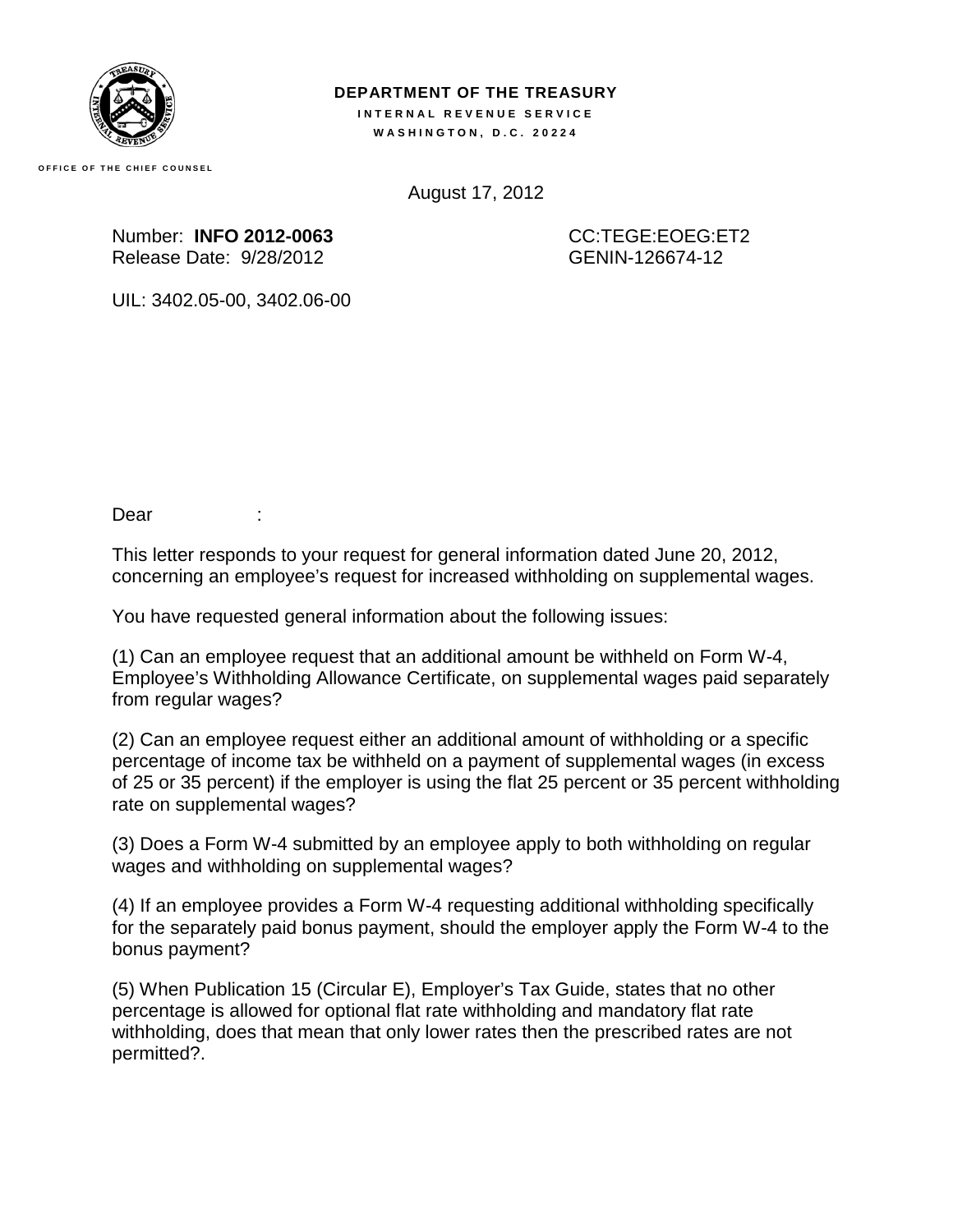There are three procedures used to determine the amount of withholding on supplemental wages: (1) Mandatory flat rate withholding; (2) optional flat rate withholding; and (3) the aggregate procedure. As explained below, with respect to mandatory flat rate withholding, the prescribed applicable rate must be applied, no deviation from that rate is permitted, and employee requests for additional withholding on Form W-4 or otherwise have no effect. If mandatory flat rate withholding does not apply and an employer elects to use optional flat rate withholding rather than the aggregate procedure, the prescribed optional flat rate must be applied, no deviation from that rate is permitted, and employee requests for additional withholding have no effect. Finally, with respect to withholding under the aggregate procedure, an employee's request for increased withholding on a Form W-4 could increase the amount required to be withheld on a supplemental wage payment provided the Form W-4 is given effect by the employer consistent with the rules for the effective period of withholding exemption certificates in the regulations.

## Mandatory Flat Rate Withholding

With respect to mandatory flat rate withholding, the regulations provide that only one rate can be applied with respect to mandatory flat rate withholding. Section 31.3402(g)- 1(a)(2) of the regulations provides that if a supplemental wage payment, when added to all supplemental wage payments made by one employer (as defined in the regulations) to an employee during the calendar year exceeds \$1,000,000, the rate used in determining the amount of withholding on the excess (including any excess which is a portion of a supplemental wage payment) is equal to the highest rate of tax applicable under section 1 for such taxable years beginning in such calendar year. The regulations provide that if mandatory flat rate withholding applies, withholding must be at the rate prescribed, which is 35 percent for 2012. Under current law, the mandatory flat rate percentage is scheduled to change for wages paid on or after January 1, 2013. Section 31.3402(g)-1(a)(2) provides that mandatory flat rate withholding is applied without regard to whether income tax has been withheld from the employee's regular wages, without allowance for the number of withholding allowances claimed by the employee on Form W-4, without regard to whether the employee has claimed exempt status on Form W-4, without regard to whether the employee has requested additional withholding on Form W-4, and without regard to the withholding method used by the employer. Thus, no increase in withholding under the mandatory flat rate withholding on the supplemental wages is permitted based on an employee's request for withholding on Form W-4 or otherwise.

## Optional Flat Rate Withholding

Section 31.3402(g)-1(a)(7) of the regulations provides that an employer may use optional flat rate withholding to determine the withholding required with respect to a payment of supplemental wages if three conditions are met: (1) Mandatory flat rate withholding does not apply to the payment or portion of the payment; (2) The supplemental wages are either not paid concurrently or are separately stated on the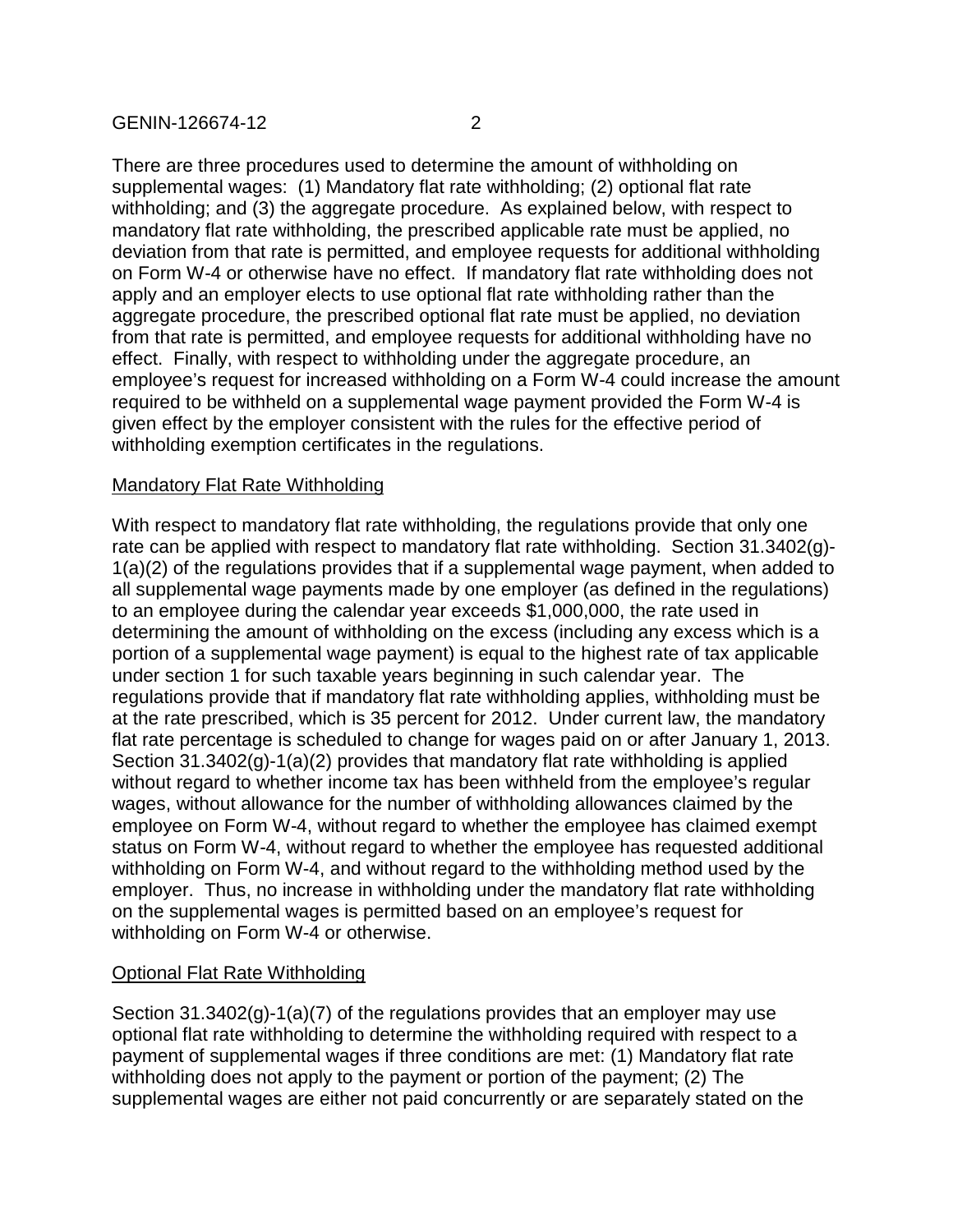GENIN-126674-12 3

payroll records of the employer; and (3) Income tax has been withheld from regular wages of the employee during the calendar year of the payment or the preceding calendar year.

If the employer is using the optional flat rate withholding method, the employer must withhold at the optional flat rate and cannot take into account requests by the employee that the rate be increased or lowered. Only one rate applies for purposes of optional flat rate withholding on supplemental wages. The supplemental wage withholding regulations provide, with respect to optional flat rate withholding, that the determination of the tax to be withheld is made without reference to any payment of regular wages, without allowance for the number of withholding allowances claimed by the employee on Form W-4, and without regard to whether the employee has requested additional withholding on Form W-4. See section 31.3402(g)-1(a)(7)(ii) of the Employment Tax Regulations. The regulations in effect provide that the optional flat rate for supplemental wages paid in 2012 is 25 percent. See section 31.3402(g)-1(a)(7)(iii)(F) of the regulations. Under current law, the optional flat rate is scheduled to change for wages paid on or after January 1, 2013.

## Aggregate Procedure

The aggregate procedure can be applied to a supplemental wage payment by an employer to determine the withholding required, provided mandatory flat rate withholding is not applicable to the payment or portion of the payment. Under the aggregate procedure the supplemental wages are added to the regular wages for a payroll period to determine how much income tax should be withheld.

A Form W-4 submitted by the employee applies to both regular and supplemental wages. Section 31.3402(f)(4)-1 of the regulations provides that, except as provided in section 31.3402(f)(4)-1(b) and 31.3402(f)(4)-1(c), a withholding exemption certificate that takes effect under section 3402(f) of the Code shall continue in effect with respect to the employee until another withholding exemption certificate takes effect under section 3402(f). Section 3402(f)(3) provides when a withholding exemption certificate takes effect.

Section 3402(f)(3)(A) provides that a withholding exemption certificate furnished the employer in cases in which no previous such certificate is in effect shall take effect as of the beginning of the first payroll period ending, or the first payment of wages made without regard to a payroll period, on or after the date on which such certificate is so furnished.

Generally, with the exception of withholding exemption certificates submitted to take effect for the next calendar year, section 3402(f)(3)(B) provides that a withholding exemption certificate furnished to the employer in cases in which a previous such certificate is in effect shall take effect as of the beginning of the first payroll period ending (or the first payment of wages made without regard to a payroll period) on or